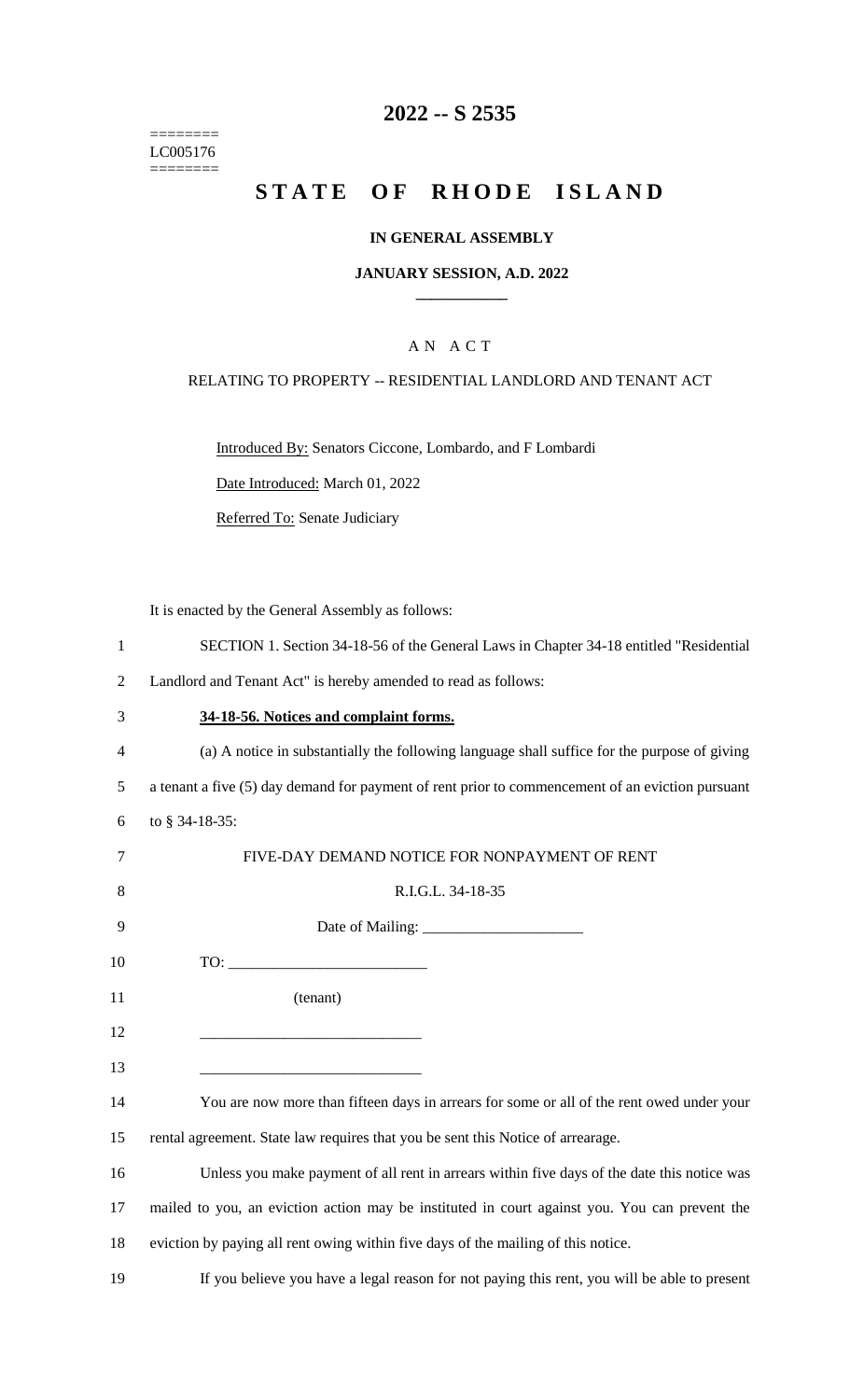| $\mathbf{1}$   | that defense at the eviction hearing. The rent in arrears as of the above date is \$                                  |                                                                                                                       |                    |
|----------------|-----------------------------------------------------------------------------------------------------------------------|-----------------------------------------------------------------------------------------------------------------------|--------------------|
| $\overline{2}$ |                                                                                                                       | the control of the control of the control of the control of the control of the control of                             |                    |
| 3              |                                                                                                                       | (signature)                                                                                                           |                    |
| 4              |                                                                                                                       |                                                                                                                       |                    |
| 5              |                                                                                                                       | <u> 1989 - Johann Harry Harry Harry Harry Harry Harry Harry Harry Harry Harry Harry Harry Harry Harry Harry Harry</u> |                    |
| 6              | (name and address of land-                                                                                            |                                                                                                                       |                    |
| $\tau$         | lord/owner)                                                                                                           |                                                                                                                       |                    |
| 8              | I certify that I placed in regular U.S. mail, first class postage prepaid, a copy of this Notice,                     |                                                                                                                       |                    |
| 9              |                                                                                                                       |                                                                                                                       |                    |
| 10             |                                                                                                                       |                                                                                                                       |                    |
| 11             |                                                                                                                       | (landlord                                                                                                             | <b>or</b><br>owner |
| 12             |                                                                                                                       | signature)                                                                                                            |                    |
| 13             | (b) A notice in substantially the following language shall suffice for the purpose of giving                          |                                                                                                                       |                    |
| 14             | a tenant a notice of noncompliance with the rental agreement pursuant to § 34-18-36:                                  |                                                                                                                       |                    |
| 15             | NOTICE OF NONCOMPLIANCE                                                                                               |                                                                                                                       |                    |
| 16             | R.I.G.L. 34-18-36                                                                                                     |                                                                                                                       |                    |
| 17             |                                                                                                                       |                                                                                                                       |                    |
| 18             |                                                                                                                       |                                                                                                                       |                    |
| 19             | (tenant)                                                                                                              |                                                                                                                       |                    |
| 20             | <u> 1989 - Johann John Stone, mars eta biztanleria (</u>                                                              |                                                                                                                       |                    |
| 21             |                                                                                                                       |                                                                                                                       |                    |
| 22             | (address)                                                                                                             |                                                                                                                       |                    |
| 23             | You are in breach of your rental agreement, or of your legal duties under R.I.G.L. 34-18-                             |                                                                                                                       |                    |
| 24             | 24, because you:                                                                                                      |                                                                                                                       |                    |
| 25             |                                                                                                                       |                                                                                                                       |                    |
| 26             |                                                                                                                       |                                                                                                                       |                    |
| 27             |                                                                                                                       |                                                                                                                       |                    |
| 28             | (provide details)                                                                                                     |                                                                                                                       |                    |
| 29             | To remedy this situation you must do the following within twenty days of the date of                                  |                                                                                                                       |                    |
| 30             | mailing of this Notice:                                                                                               |                                                                                                                       |                    |
| 31             |                                                                                                                       |                                                                                                                       |                    |
| 32             |                                                                                                                       |                                                                                                                       |                    |
| 33             | <u> 1989 - Johann Stoff, deutscher Stoff, der Stoff, der Stoff, der Stoff, der Stoff, der Stoff, der Stoff, der S</u> |                                                                                                                       |                    |
| 34             | If you do not remedy this situation within twenty days, your rental agreement will terminate                          |                                                                                                                       |                    |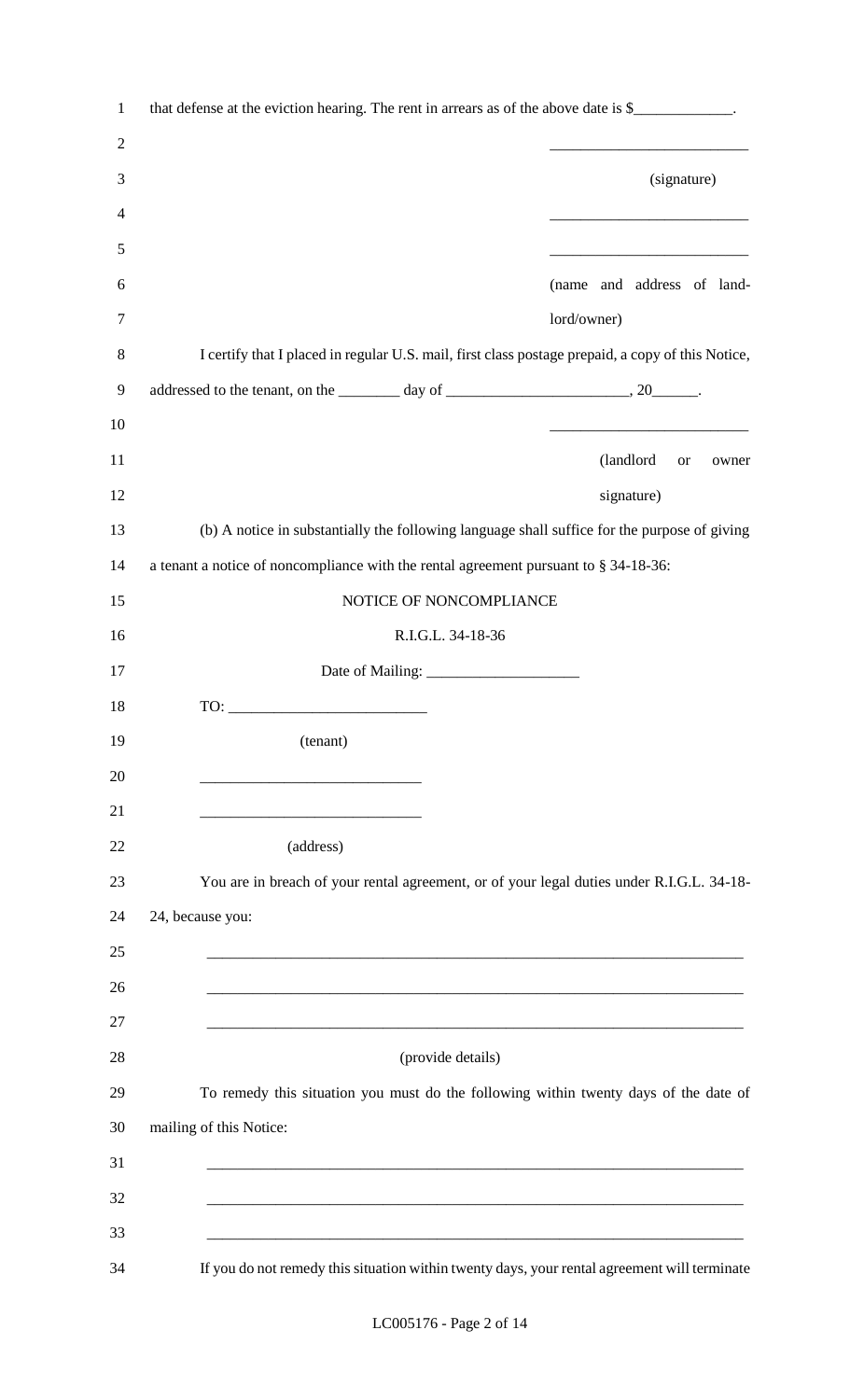| $\mathbf{1}$   |                                                                   | without further notice on __________ (date, which must be not less than twenty-one days from the  |
|----------------|-------------------------------------------------------------------|---------------------------------------------------------------------------------------------------|
| $\overline{c}$ |                                                                   | date of mailing of this Notice). (NOTE: Under the law you lose this right to remedy your          |
| 3              |                                                                   | noncompliance if this is the second notice on the same subject within the past six months.) After |
| 4              |                                                                   | that date an eviction case may begin in court, and you may be served with a complaint. You will   |
| 5              |                                                                   | have the right to a hearing and to present any defenses you believe you have.                     |
| 6              |                                                                   |                                                                                                   |
| $\tau$         |                                                                   | (signature)                                                                                       |
| 8              |                                                                   |                                                                                                   |
| 9              |                                                                   |                                                                                                   |
| 10             |                                                                   | (name and address of land-                                                                        |
| 11             |                                                                   | lord/owner)                                                                                       |
| 12             |                                                                   | I certify that I placed in regular U.S. mail, first class postage prepaid, a copy of this Notice, |
| 13             |                                                                   |                                                                                                   |
| 14             |                                                                   |                                                                                                   |
| 15             |                                                                   | (landlord)<br><b>or</b><br>owner                                                                  |
| 16             |                                                                   | signature)                                                                                        |
| 17             |                                                                   | (c) A notice in substantially the following language shall suffice for the purpose of giving      |
| 18             | a tenant notice of termination of tenancy pursuant to § 34-18-37: |                                                                                                   |
| 19             |                                                                   | NOTICE OF TERMINATION OF TENANCY                                                                  |
| 20             |                                                                   | R.I.G.L. 34-18-37                                                                                 |
| 21             |                                                                   |                                                                                                   |
| 22             |                                                                   |                                                                                                   |
| 23             | (tenant)                                                          |                                                                                                   |
| 24             |                                                                   |                                                                                                   |
| 25             |                                                                   |                                                                                                   |
| 26             | (address)                                                         |                                                                                                   |
| 27             |                                                                   | You are hereby directed to vacate and remove your property and personal possessions from          |
| 28             |                                                                   |                                                                                                   |
| 29             | premises to the                                                   |                                                                                                   |
| 30             |                                                                   | (address of premises)                                                                             |
| 31             |                                                                   | landlord/owner on the first day after the end of your current rental period, namely               |
| 32             |                                                                   |                                                                                                   |
| 33             | (insert date)                                                     |                                                                                                   |
| 34             |                                                                   | This notice is given for the purpose of terminating your tenancy. You must continue to pay        |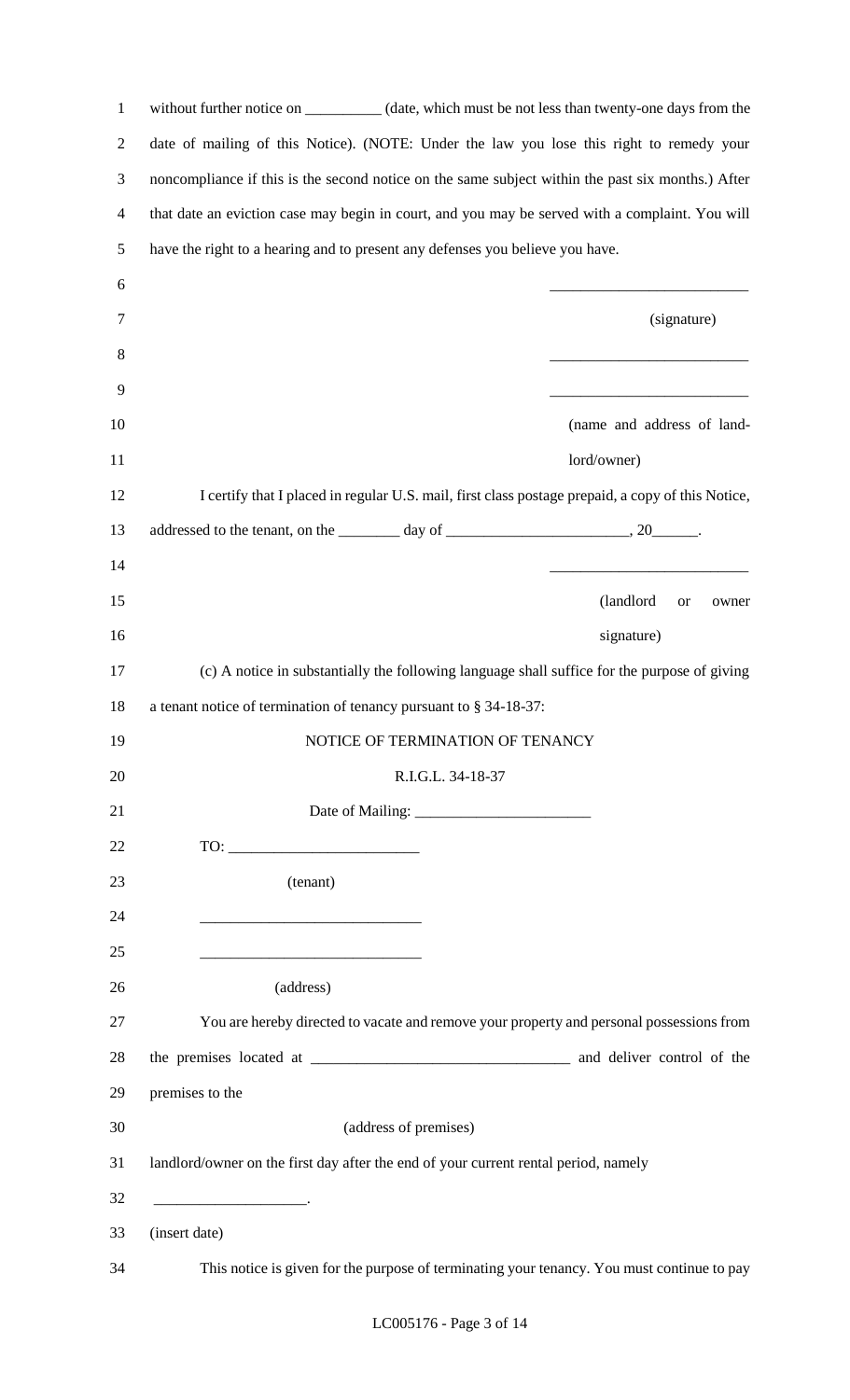| $\mathbf{1}$   | rent as it becomes due until the date indicated above. If you fail to pay that rent, a nonpayment                     |                                 |
|----------------|-----------------------------------------------------------------------------------------------------------------------|---------------------------------|
| $\overline{2}$ | eviction action may be instituted against you.                                                                        |                                 |
| 3              | If you fail to vacate the premises by the date specified, an eviction may be instituted against                       |                                 |
| 4              | you without further notice. If you believe you have a defense to this termination, you will be able                   |                                 |
| 5              | to raise that defense at the court hearing.                                                                           |                                 |
| 6              |                                                                                                                       |                                 |
| 7              |                                                                                                                       | (signature)                     |
| 8              |                                                                                                                       |                                 |
| 9              |                                                                                                                       |                                 |
| 10             |                                                                                                                       |                                 |
| 11             |                                                                                                                       | (name and address of land-      |
| 12             |                                                                                                                       | lord/owner)                     |
| 13             | I certify that I placed in regular U.S. mail, first class postage prepaid, a copy of this Notice,                     |                                 |
| 14             | addressed to the tenant, on the $\_\_\_\_$ day of $\_\_\_\_\_\_\_$ . 20 $\_\_\_\_\_$ .                                |                                 |
| 15             |                                                                                                                       |                                 |
| 16             |                                                                                                                       | (landlord<br><b>or</b><br>owner |
| 17             |                                                                                                                       | signature)                      |
| 18             | (d) A complaint in substantially the following language shall suffice for the purpose of                              |                                 |
| 19             | commencing an eviction action for nonpayment of rent pursuant to § 34-18-35:                                          |                                 |
| 20             | <b>State of Rhode Island</b>                                                                                          |                                 |
|                |                                                                                                                       |                                 |
| 21             | $\overline{\phantom{a}}$ , Sc.                                                                                        | <b>DISTRICT</b>                 |
| 22             | <b>COURT</b>                                                                                                          |                                 |
| 23             |                                                                                                                       |                                 |
| 24             | <b>DIVISION</b>                                                                                                       |                                 |
| 25             | <b>PLAINTIFF</b>                                                                                                      | <b>DEFENDANT</b>                |
| 26             | <u> 1989 - Johann John Stone, mars eta biztanleria (</u>                                                              |                                 |
| 27             | (Landlord's Name)                                                                                                     | (Tenant's Name)                 |
| 28             | V                                                                                                                     |                                 |
| 29             |                                                                                                                       |                                 |
| 30             |                                                                                                                       |                                 |
| 31             | <u> 1989 - Johann Barbara, martin amerikan basar dan berasal dan berasal dari berasal dalam basar dalam berasal d</u> |                                 |
| 32             | (address)                                                                                                             | (address of rental              |
| 33<br>34       | <b>COMPLAINT FOR EVICTION</b>                                                                                         | premises)                       |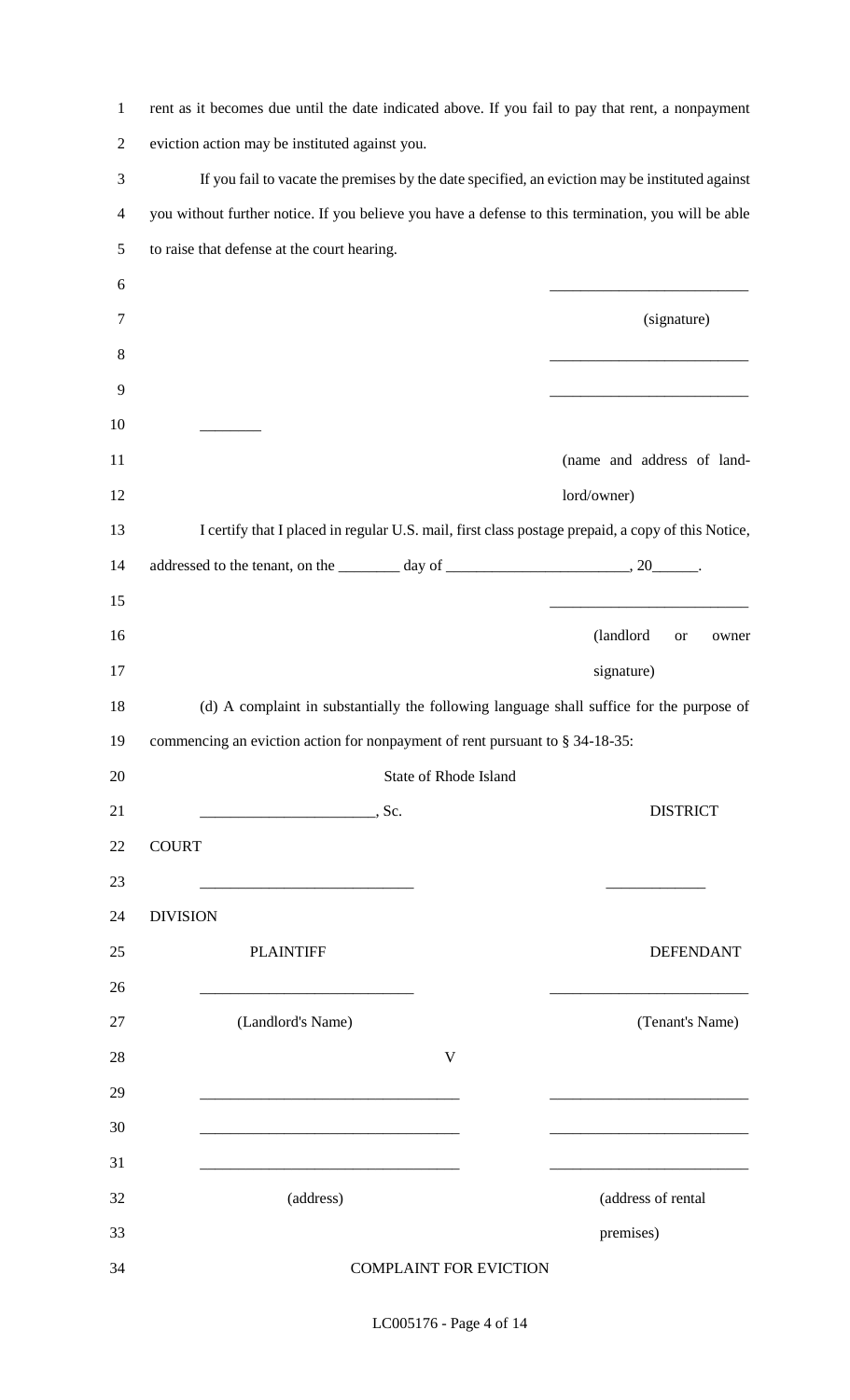| $\mathbf{1}$   | FOR NONPAYMENT OF RENT                                                                               |
|----------------|------------------------------------------------------------------------------------------------------|
| $\overline{2}$ | R.I.G.L. 34-18-35                                                                                    |
| 3              | 1. Plaintiff is the owner/landlord of the rental premises listed above, in which the Defendant       |
| $\overline{4}$ | Tenant currently resides.                                                                            |
| 5              | 2. Defendant is more than fifteen days in arrears in rental payments due to the plaintiff from       |
| 6              | the defendant. The rent is $\frac{1}{2}$ per _______, and the amount in arrears is $\frac{1}{2}$     |
| $\tau$         | as of the $\_\_\_\_\_\$ day of $\_\_\_\_\_\$ , 20 $\_\_\_\_\$ .                                      |
| 8              | (month)                                                                                              |
| 9              | 3. Plaintiff has served the five-day demand notice as required by law, and a copy of that            |
| 10             | notice is attached to this complaint. The notice was mailed to the defendant on the ____________ day |
| 11             | of _________, $20$ _____.                                                                            |
| 12             | 4. Defendant has not paid the rent in arrears or offered the full amount in arrears, either          |
| 13             | before or after the demand notice. Defendant remains in possession of the rental premises.           |
| 14             | WHEREFORE, Plaintiff requests that this Court grant a judgment for possession of the                 |
| 15             | premises (eviction of the tenant) and for back rent in the amount of \$____________, plus costs.     |
| 16             |                                                                                                      |
| 17             | (Name<br>address<br>$\&$<br>of                                                                       |
| 18             | landlord/owner or attorney for                                                                       |
| 19             | landlord)                                                                                            |
| 20             |                                                                                                      |
| 21             |                                                                                                      |
| 22             | (e) A complaint in substantially the following language shall suffice for the purpose of             |
| 23             | commencing an eviction action for noncompliance with the rental agreement pursuant to § 34-18-       |
| 24             | 36, or an eviction action for unlawfully holding over after expiration or termination of the tenancy |
| 25             | pursuant to $\S$ 34-18-38:                                                                           |
| 26             | <b>STATE OF RHODE ISLAND</b>                                                                         |
| 27             | <b>DISTRICT</b><br>$\overline{\phantom{a}}$ , Sc.                                                    |
| 28             | <b>COURT</b>                                                                                         |
| 29             | <u> 1990 - Johann Barbara, martin eta politikar</u>                                                  |
| 30             | <b>DIVISION</b>                                                                                      |
| 31             | <b>PLAINTIFF</b><br><b>DEFENDANT</b>                                                                 |
| 32             |                                                                                                      |
| 33             | (Landlord's Name)<br>(Tenant's Name)                                                                 |
| 34             | $\mathbf{V}$                                                                                         |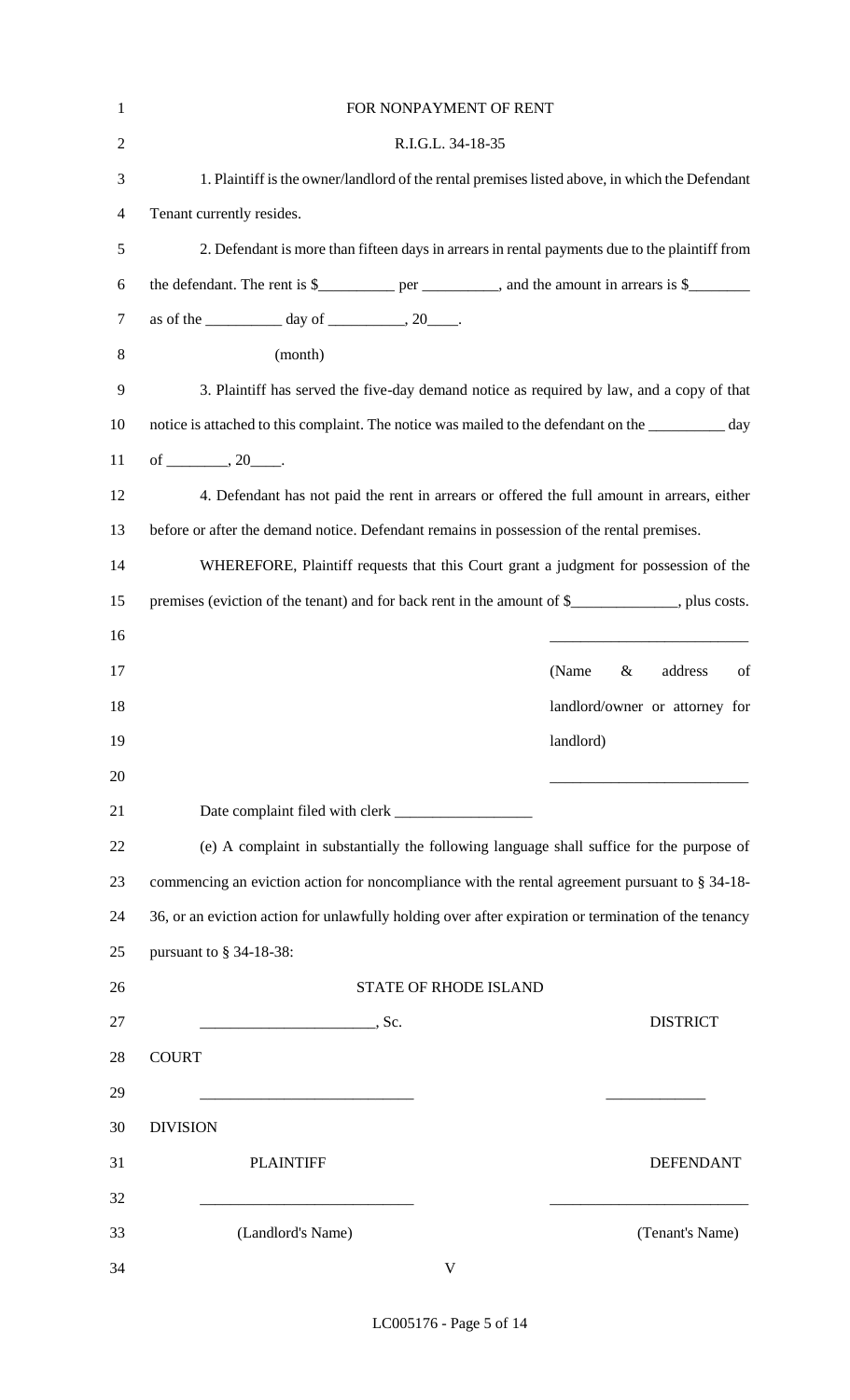| (address)                                                                                                            | (address of rental              |
|----------------------------------------------------------------------------------------------------------------------|---------------------------------|
|                                                                                                                      | premises)                       |
| <b>COMPLAINT FOR EVICTION</b>                                                                                        |                                 |
| FOR REASON OTHER THAN                                                                                                |                                 |
| NONPAYMENT OF RENT                                                                                                   |                                 |
| R.I.G.L. 34-18-36                                                                                                    |                                 |
| R.I.G.L. 34-18-38                                                                                                    |                                 |
| 1. Plaintiff Landlord(s) owns the rental premises listed above, in which the Defendant                               |                                 |
| Tenant(s) resides.                                                                                                   |                                 |
| 2. CHECK ONE:                                                                                                        |                                 |
| Defendant breached the tenant's obligations under the rented agreement or § 34-18-                                   |                                 |
| 24 as set forth in the attached copy of the notice of noncompliance which was mailed to the                          |                                 |
| defendant. Defendant has not cured or remedied the breach. (Plaintiff must attach copy of required                   |                                 |
| notice of noncompliance.)                                                                                            |                                 |
| Defendant has remained in possession of the rented premises following the period set                                 |                                 |
| forth in the attached notice of termination of tenancy which was mailed to defendant. (Plaintiff                     |                                 |
|                                                                                                                      |                                 |
| must attach copy of required termination notice.)                                                                    |                                 |
| Defendant breached the tenants' obligations under $\S$ 34-18-24(8), (9) or (10).                                     |                                 |
| 3. Plaintiff seeks judgment for possession of the premises plus judgment in the amount of                            |                                 |
|                                                                                                                      |                                 |
| $for \_\_$                                                                                                           |                                 |
|                                                                                                                      |                                 |
|                                                                                                                      |                                 |
| <u> 2000 - Jan James James James James James James James James James James James James James James James James J</u> |                                 |
| (explain basis for money claim)                                                                                      |                                 |
| Plaintiff seeks costs and fees (if applicable).                                                                      |                                 |
|                                                                                                                      |                                 |
|                                                                                                                      |                                 |
|                                                                                                                      | Attorney)                       |
|                                                                                                                      |                                 |
|                                                                                                                      | (Signature of Landlord/Owner or |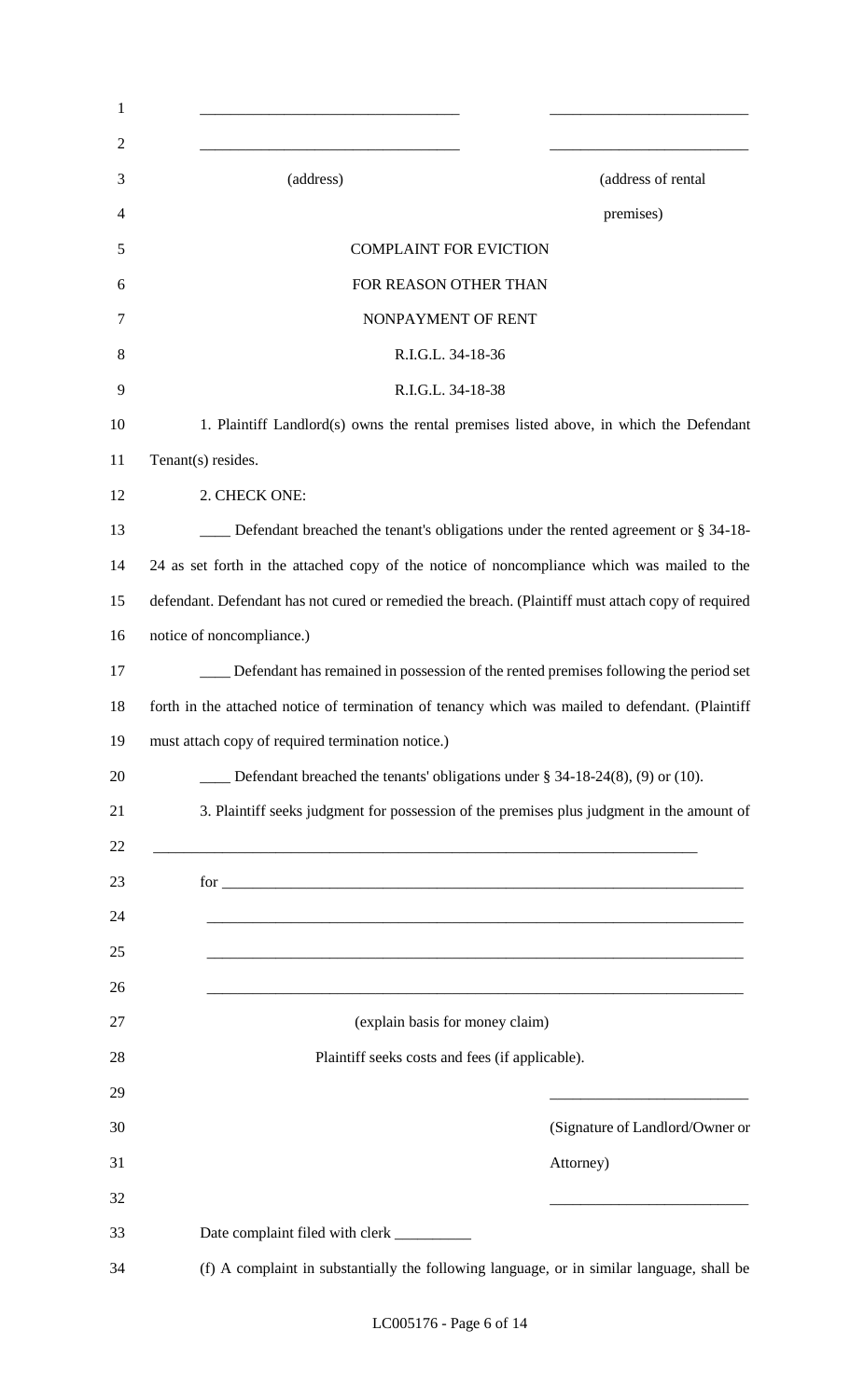|                 |                                                                                                                      | <b>NOT FOR EVICTION</b>                                                                                                 |                                                                                                                       |
|-----------------|----------------------------------------------------------------------------------------------------------------------|-------------------------------------------------------------------------------------------------------------------------|-----------------------------------------------------------------------------------------------------------------------|
|                 |                                                                                                                      | State of Rhode Island                                                                                                   |                                                                                                                       |
|                 | $\overline{\phantom{a}}$ , Sc.                                                                                       |                                                                                                                         | <b>DISTRICT</b>                                                                                                       |
| <b>COURT</b>    |                                                                                                                      |                                                                                                                         |                                                                                                                       |
|                 | <u> 1989 - Johann Barbara, martin amerikan basar dan berasal dalam basa dalam basar dalam basar dalam basa dalam</u> |                                                                                                                         |                                                                                                                       |
| <b>DIVISION</b> |                                                                                                                      |                                                                                                                         |                                                                                                                       |
|                 | <b>PLAINTIFF</b>                                                                                                     |                                                                                                                         | <b>DEFENDANT</b>                                                                                                      |
|                 |                                                                                                                      |                                                                                                                         |                                                                                                                       |
|                 | (Name)                                                                                                               |                                                                                                                         | (Name)                                                                                                                |
|                 |                                                                                                                      | $\mathbf{V}$                                                                                                            |                                                                                                                       |
|                 |                                                                                                                      |                                                                                                                         |                                                                                                                       |
|                 |                                                                                                                      |                                                                                                                         |                                                                                                                       |
|                 | <u> 1989 - Johann John Stone, mars eta biztanleria (h. 1989).</u><br>(address)                                       |                                                                                                                         | (address of rental                                                                                                    |
|                 |                                                                                                                      |                                                                                                                         | premises)                                                                                                             |
|                 |                                                                                                                      | LANDLORD-TENANT COMPLAINT                                                                                               |                                                                                                                       |
|                 |                                                                                                                      | (NOT FOR USE IN EVICTIONS)                                                                                              |                                                                                                                       |
|                 | 1. Plaintiff is the _____ Tenant _____ Landlord/Owner of the rental premises                                         |                                                                                                                         |                                                                                                                       |
|                 |                                                                                                                      |                                                                                                                         |                                                                                                                       |
|                 |                                                                                                                      | (address of rental premises)                                                                                            |                                                                                                                       |
|                 | 2. Defendant is the _____ Tenant _____ Landlord/Owner.                                                               |                                                                                                                         |                                                                                                                       |
|                 |                                                                                                                      |                                                                                                                         | 3. Plaintiff claims that defendant has breached the obligations of the rental agreement or                            |
|                 | law in relation to this landlord-tenant relationship, as follows:                                                    |                                                                                                                         |                                                                                                                       |
|                 |                                                                                                                      | <u> 1989 - Johann John Stoff, deutscher Stoff aus der Stoff aus der Stoff aus der Stoff aus der Stoff aus der Stoff</u> |                                                                                                                       |
|                 |                                                                                                                      |                                                                                                                         | <u> 1989 - Johann Stoff, deutscher Stoff, der Stoff, der Stoff, der Stoff, der Stoff, der Stoff, der Stoff, der S</u> |
|                 |                                                                                                                      |                                                                                                                         |                                                                                                                       |
|                 | (brief description of claim, attach extra sheet, if necessary)                                                       |                                                                                                                         |                                                                                                                       |
|                 | 4. Plaintiff seeks the following judgment or relief from the Court:                                                  |                                                                                                                         |                                                                                                                       |
|                 |                                                                                                                      |                                                                                                                         | <u> 1989 - Johann Stoff, deutscher Stoff, der Stoff, der Stoff, der Stoff, der Stoff, der Stoff, der Stoff, der S</u> |
|                 |                                                                                                                      |                                                                                                                         |                                                                                                                       |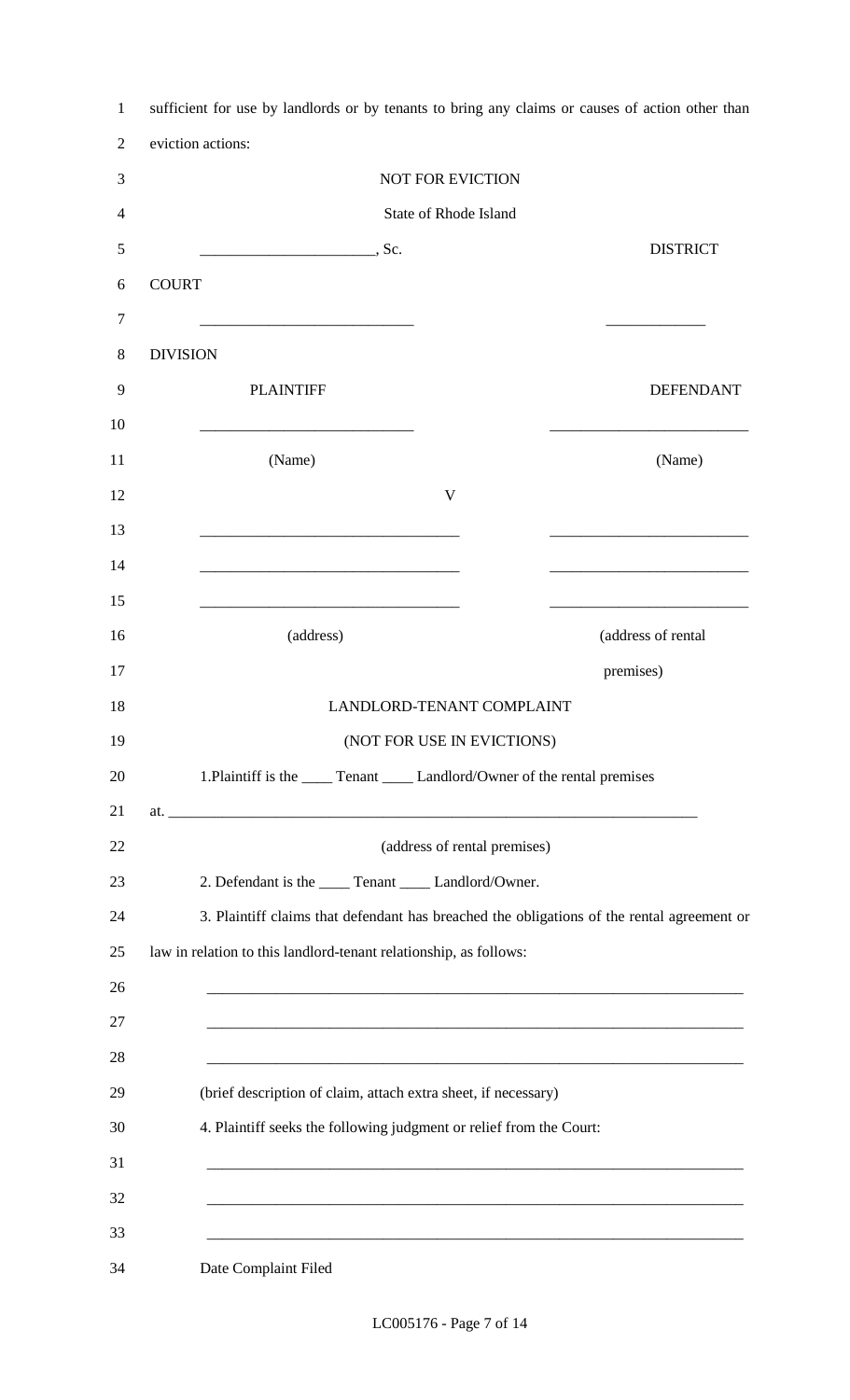| 1      |                                                                                                                       |
|--------|-----------------------------------------------------------------------------------------------------------------------|
| 2      | With Clerk: ___________<br>(Signature of plaintiff or                                                                 |
| 3      | plaintiff's attorney)                                                                                                 |
| 4      |                                                                                                                       |
| 5      | (address)                                                                                                             |
| 6      | (g) The summons in an action for eviction for nonpayment of rent pursuant to $\S 34-18-35$                            |
| $\tau$ | shall be in substantially the following form:                                                                         |
| 8      | <b>STATE OF RHODE ISLAND</b>                                                                                          |
| 9      | <b>DISTRICT</b><br><b>COURT</b>                                                                                       |
| 10     | SU                                                                                                                    |
| 11     | <b>MMONS</b>                                                                                                          |
| 12     | EVICTION-NONPAYMENT OF RENT                                                                                           |
| 13     | DIVISION COUNTY CIVIL ACTION-FILE NO.                                                                                 |
| 14     | Address of Court:                                                                                                     |
| 15     | <u> 1980 - Johann Barbara, martin amerikan basar dan berasal dalam basar dalam basar dalam basar dalam basar dala</u> |
| 16     |                                                                                                                       |
| 17     |                                                                                                                       |
| 18     | (name & address of plaintiff landlord)<br>address<br>$\&$<br>of<br>(name                                              |
| 19     | defendant-tenant)                                                                                                     |
| 20     | TO THE TENANT: You are served with an eviction complaint for nonpayment of rent. If                                   |
| 21     | you do nothing, you will lose by default and be evicted. If you claim any defense, you must                           |
| 22     | complete the enclosed ANSWER and file it with the Court Clerk at or before the hearing date. You                      |
| 23     | should also mail a copy to the landlord or the landlord's lawyer. Your hearing will be at 9:30 9:00                   |
| 24     | A.M. on the hearing date, at the court address listed above. You should go to the hearing or you                      |
| 25     | may lose by default. If you think the case is "settled," you should still go to the hearing to make                   |
| 26     | sure the settlement is in the court record.                                                                           |
| 27     |                                                                                                                       |
| 28     | (Proof of Service on next page)                                                                                       |
| 29     |                                                                                                                       |
| 30     | <b>PROOF OF SERVICE</b>                                                                                               |
| 31     | I hereby certify that I served a copy of the Complaint and Summons & Answer upon the                                  |
| 32     | defendant(s) by delivering or leaving said papers in the following manner:                                            |
| 33     | to the defendant personally; or                                                                                       |
| 34     | ______ at his or her dwelling unit or usual place of abode                                                            |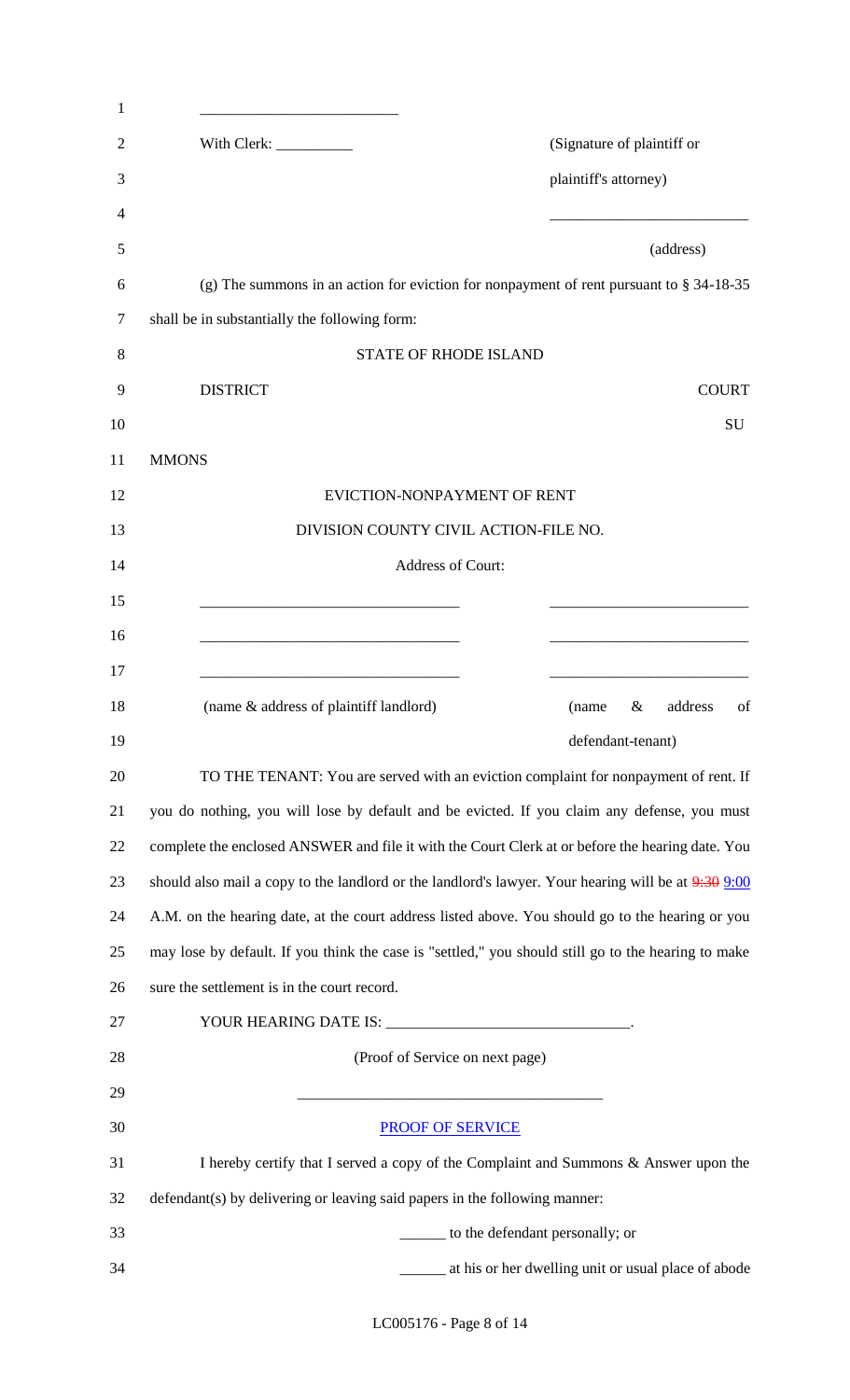|          |                                                                                                                       | address listed below with a person of suitable age                                                                       |                        |
|----------|-----------------------------------------------------------------------------------------------------------------------|--------------------------------------------------------------------------------------------------------------------------|------------------------|
| then     |                                                                                                                       |                                                                                                                          |                        |
|          |                                                                                                                       | residing therein; or                                                                                                     |                        |
|          |                                                                                                                       | if none be found, by posting conspicuously on the                                                                        |                        |
| door     |                                                                                                                       |                                                                                                                          |                        |
|          |                                                                                                                       | to the defendant's dwelling unit.                                                                                        |                        |
|          |                                                                                                                       | ADDRESS OF DWELLING OR USUAL PLACE OF ABODE:                                                                             |                        |
|          | NAME OF PERSON OF SUITABLE AGE:                                                                                       |                                                                                                                          |                        |
|          | <b>SERVICE DATE:</b>                                                                                                  |                                                                                                                          |                        |
|          | <b>DEPUTY</b>                                                                                                         | <u> 1989 - Johann Harry Harry Harry Harry Harry Harry Harry Harry Harry Harry Harry Harry Harry Harry Harry Harry</u>    | SHERIFF/CONSTABLE:     |
|          |                                                                                                                       | <b>CERTIFICATE OF SERVICE</b><br>I hereby certify that a copy of this Complaint and Summons was placed into regular U.S. |                        |
|          | to defendant at the following address:                                                                                |                                                                                                                          |                        |
|          | <u> 1989 - Johann Harry Harry Harry Harry Harry Harry Harry Harry Harry Harry Harry Harry Harry Harry Harry Harry</u> | (Signature of Clerk)                                                                                                     |                        |
|          |                                                                                                                       | (h) The summons in an action for eviction for noncompliance with the rental agreement                                    |                        |
|          |                                                                                                                       | pursuant to § 34-18-36, or for unlawfully holding over after termination or expiration of tenancy                        |                        |
|          |                                                                                                                       | pursuant to § 34-18-38, shall be in substantially the following form:                                                    |                        |
|          |                                                                                                                       | <b>State of Rhode Island</b>                                                                                             |                        |
|          |                                                                                                                       | District                                                                                                                 |                        |
|          |                                                                                                                       | Summons                                                                                                                  |                        |
|          |                                                                                                                       | EVICTION FOR REASON OTHER THAN NONPAYMENT OF RENT                                                                        |                        |
|          | <b>DIVISION</b>                                                                                                       | <b>COUNTY</b>                                                                                                            |                        |
|          |                                                                                                                       |                                                                                                                          | Court<br>CIVIL ACTION- |
|          |                                                                                                                       | Address of Court:                                                                                                        |                        |
| FILE NO. |                                                                                                                       |                                                                                                                          |                        |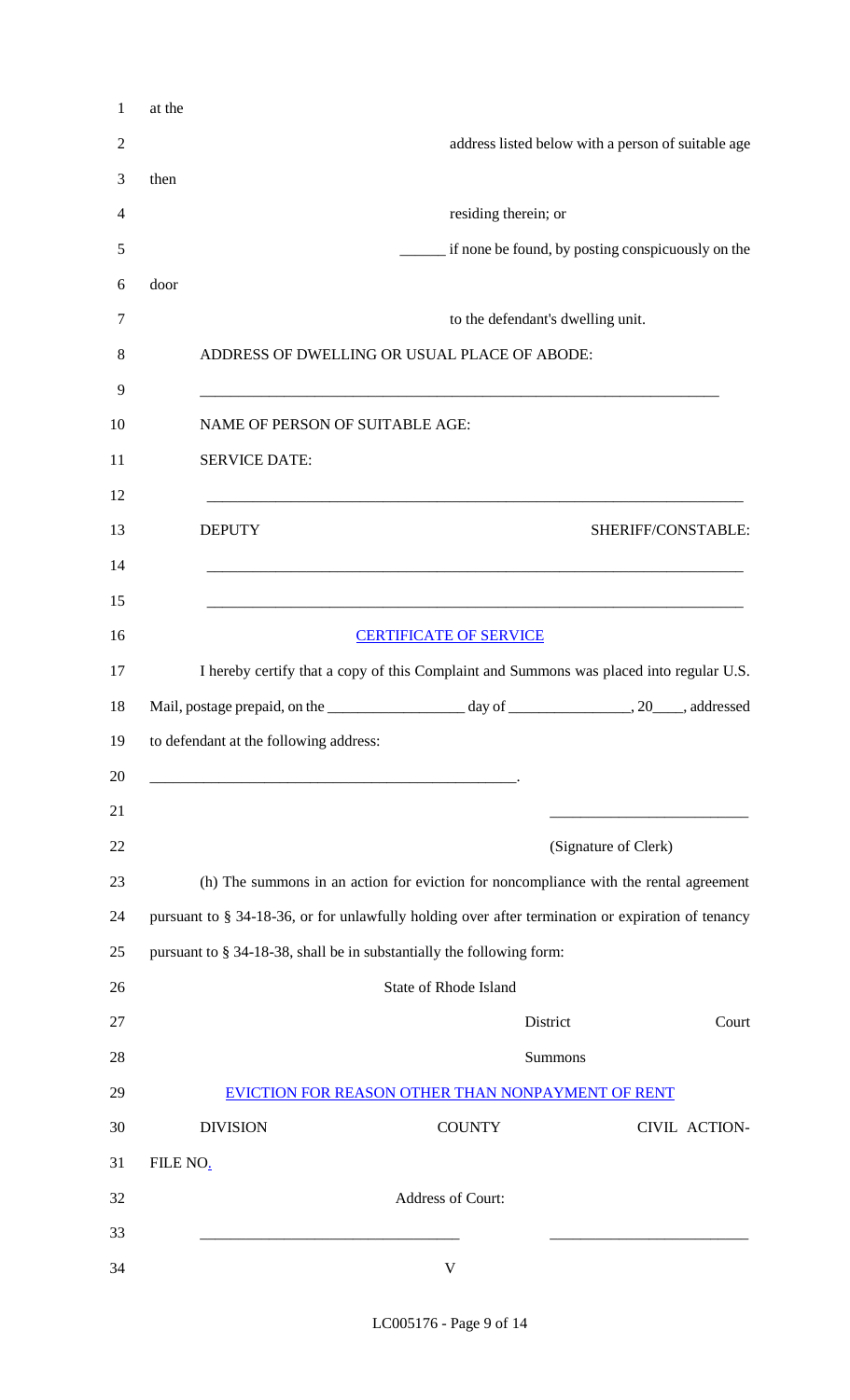| $\mathbf{1}$   |                                                                                                        |
|----------------|--------------------------------------------------------------------------------------------------------|
| $\overline{2}$ |                                                                                                        |
| 3<br>4         | (name & address of plaintiff landlord)<br>(name & address of defendant-                                |
|                | tenant)                                                                                                |
| 5              | TO THE TENANT: You are served with an eviction complaint for noncompliance with                        |
| 6              | rental agreement (R.I.G.L. 34-18-36), or for unlawfully holding over after termination or expiration   |
| 7              | of tenancy (R.I.G.L. 34-18-38). If you do nothing, you will lose by default and be evicted. If you     |
| 8              | claim any defense, you must complete the enclosed ANSWER and file it with the Court Clerk              |
| 9              | within TWENTY (20) days after you are served with this summons and complaint. You should also          |
| 10             | mail a copy of the ANSWER to the landlord or the landlord's lawyer. If you file the enclosed           |
| 11             | ANSWER, then you will receive another written notice telling you when the hearing will be. If you      |
| 12             | have any questions, you may consult a lawyer. If you think the case is "settled" you should still file |
| 13             | the enclosed ANSWER or be sure that the written settlement is in the file at the Clerk's office.       |
| 14             | (Proof of Service on next page)                                                                        |
| 15             |                                                                                                        |
| 16             | <b>PROOF OF SERVICE</b>                                                                                |
| 17             | I hereby certify that I served a copy of the Complaint, Summons, and Answer form upon                  |
| 18             | the defendant(s) by delivering or leaving said papers in the following manner:                         |
| 19             | __ to the defendant personally                                                                         |
| 20             | at his/her dwelling unit or usual place of abode at the address listed below, with a                   |
| 21             | person of suitable age then residing therein                                                           |
| 22             | to an agent named below authorized by appointment or by law to receive service of                      |
| 23             | process                                                                                                |
| 24             | __ further notice as required by law was given as noted below                                          |
| 25             | Address of dwelling or usual place of abode:                                                           |
| 26             |                                                                                                        |
| 27             | Name of person of suitable age or of agent:                                                            |
| 28             |                                                                                                        |
| 29             | If none be found, by posting conspicuously on the door to the defendant's dwelling unit or             |
| 30             | usual place of abode.                                                                                  |
| 31             |                                                                                                        |
| 32             | Deputy Sheriff/Constable (circle one):                                                                 |
| 33             |                                                                                                        |
|                |                                                                                                        |
| 34             | (signature)                                                                                            |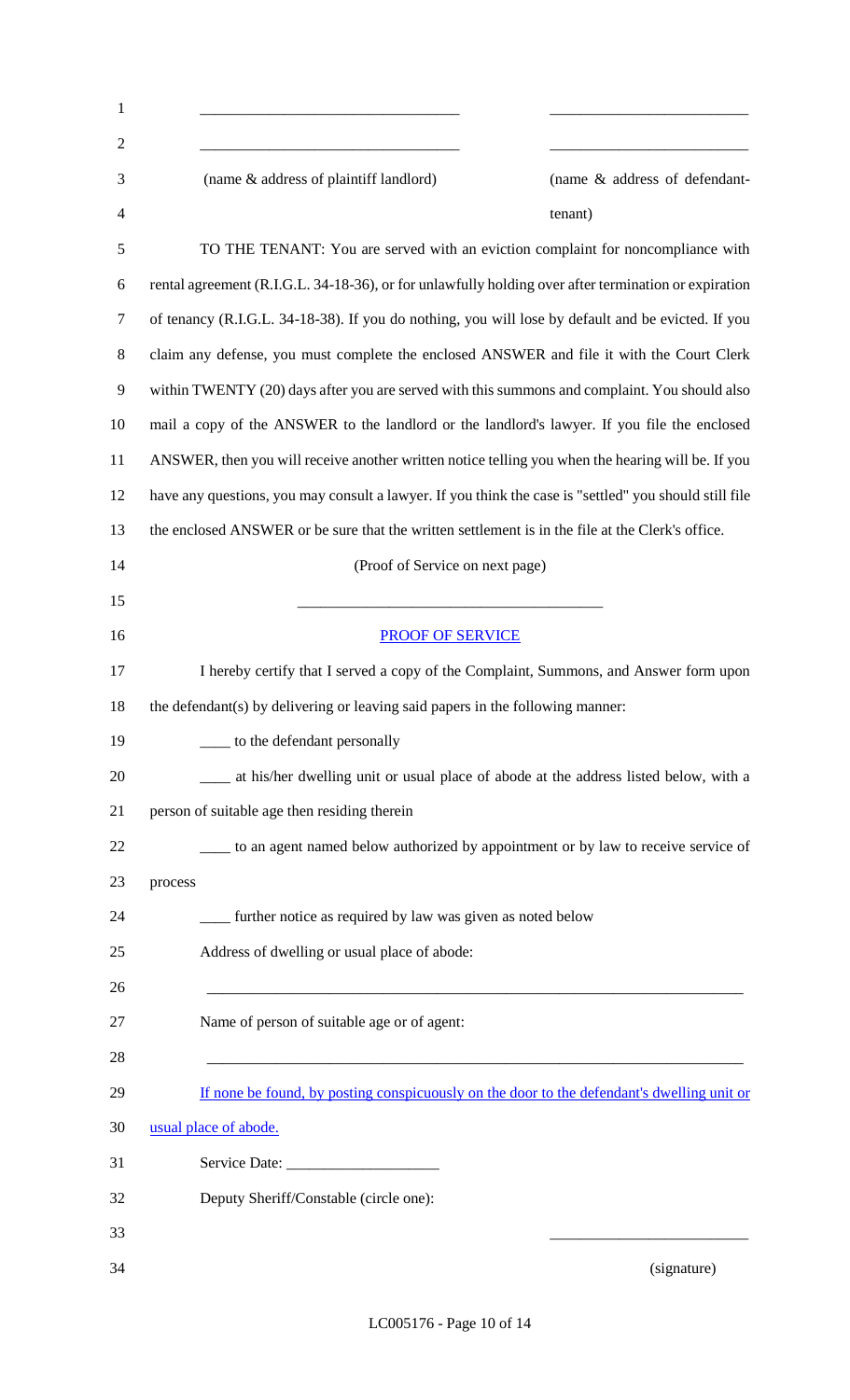|                                                                | <b>CERTIFICATE OF SERVICE</b> |                                                                                                                                                                                                           |
|----------------------------------------------------------------|-------------------------------|-----------------------------------------------------------------------------------------------------------------------------------------------------------------------------------------------------------|
|                                                                |                               | I hereby certify that, on the  day of , 20, I mailed a copy of this Summons, and                                                                                                                          |
|                                                                |                               | Complaint for Eviction for Reason Other than Nonpayment of Rent, blank Answer forms, and                                                                                                                  |
|                                                                |                               | Language Assistance Notice addressed to the Defendant/Tenant, at the address listed above.                                                                                                                |
|                                                                |                               | Affiant<br><u> 1988 - Johann John Stein, mars and de British and de British and de British and de British and de British an</u>                                                                           |
|                                                                |                               | (i) The summons in an action relating to any claims by tenants, or by landlords other than                                                                                                                |
| for eviction, shall be in substantially the following form:    |                               |                                                                                                                                                                                                           |
|                                                                | <b>State of Rhode Island</b>  |                                                                                                                                                                                                           |
|                                                                |                               | <b>District Court Summons</b>                                                                                                                                                                             |
|                                                                |                               |                                                                                                                                                                                                           |
| <b>DIVISION</b><br><b>COUNTY</b>                               |                               | CIVIL ACTION-FILE NO.                                                                                                                                                                                     |
| <u> 1980 - Johann Barn, mars eta bat eta bat e</u>             |                               |                                                                                                                                                                                                           |
| <b>PLAINTIFF</b>                                               |                               | PLAINTIFF'S ATTORNEY                                                                                                                                                                                      |
|                                                                |                               |                                                                                                                                                                                                           |
|                                                                |                               | <b>ADDRESS</b>                                                                                                                                                                                            |
|                                                                | $\underline{\mathbf{VS}}$     |                                                                                                                                                                                                           |
|                                                                |                               |                                                                                                                                                                                                           |
| <b>DEFENDANT</b>                                               |                               |                                                                                                                                                                                                           |
|                                                                |                               |                                                                                                                                                                                                           |
|                                                                |                               | DEFENDANT'S ADDRESS                                                                                                                                                                                       |
| <u> 1989 - Johann Barbara, margaret eta idazlea (h. 1989).</u> |                               |                                                                                                                                                                                                           |
| TO THE ABOVE-NAMED DEFENDANT:                                  |                               |                                                                                                                                                                                                           |
|                                                                |                               | You are hereby summoned and required to serve upon the plaintiff's attorney, whose name                                                                                                                   |
|                                                                |                               | and address appears above, an answer to the complaint which is herewith served upon you. Your                                                                                                             |
|                                                                |                               | answer must be made within 20 days after service of this summons, excluding the date of service.<br>The original must be filed in writing with this court. If you fail to do so, judgment by default will |
| be taken against you for the relief demanded in the complaint. |                               |                                                                                                                                                                                                           |
|                                                                |                               |                                                                                                                                                                                                           |
| <b>DATE</b>                                                    |                               | <b>CLERK</b>                                                                                                                                                                                              |
|                                                                |                               |                                                                                                                                                                                                           |
| SEAL OF THE DISTRICT COURT                                     |                               | <b>DATE</b>                                                                                                                                                                                               |
| <b>RECEIVED</b>                                                |                               |                                                                                                                                                                                                           |
|                                                                |                               |                                                                                                                                                                                                           |
|                                                                | PROOF OF SERVICE              |                                                                                                                                                                                                           |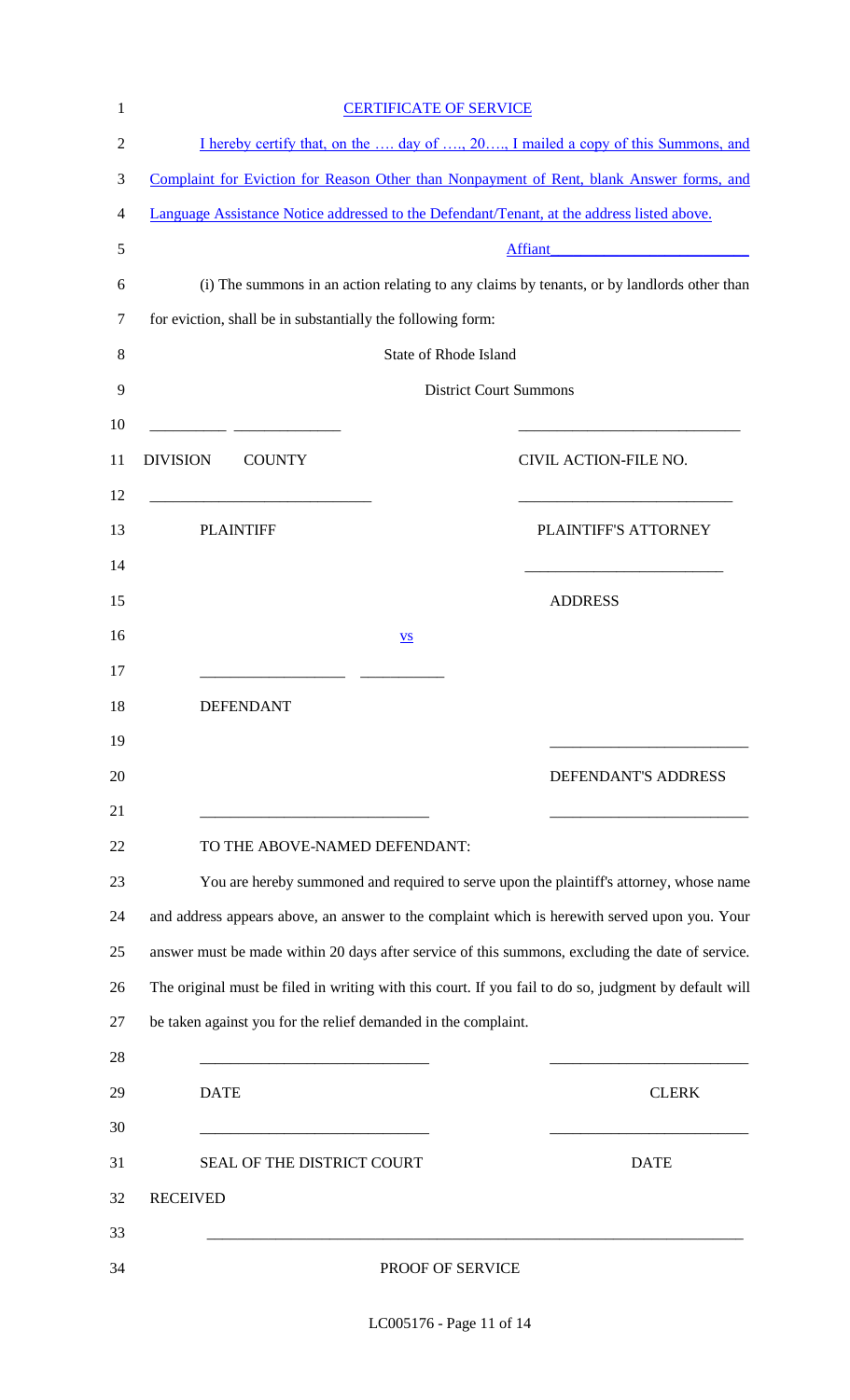| 1              | I hereby certify that on the date below I served a copy of this summons and a copy of the                                                                                                                                            |                                                                                |  |
|----------------|--------------------------------------------------------------------------------------------------------------------------------------------------------------------------------------------------------------------------------------|--------------------------------------------------------------------------------|--|
| $\overline{2}$ | complaint received herewith upon the above-named defendant by delivering or leaving said papers                                                                                                                                      |                                                                                |  |
| 3              | in the following manner:                                                                                                                                                                                                             |                                                                                |  |
| $\overline{4}$ | $\Box$ to the defendant personally.                                                                                                                                                                                                  |                                                                                |  |
| 5              |                                                                                                                                                                                                                                      | $\Box$ at his dwelling house or usual place of abode at the address entered    |  |
| 6              | below, with a person of suitable age and discretion then residing therewith.                                                                                                                                                         |                                                                                |  |
| 7              |                                                                                                                                                                                                                                      | $\Box$ to an agent named below authorized by appointment or by law to receive  |  |
| 8              | service of process.                                                                                                                                                                                                                  |                                                                                |  |
| 9              | $\Box$ Further notice as required by statute was given as noted on the reverse                                                                                                                                                       |                                                                                |  |
| 10             | side.                                                                                                                                                                                                                                |                                                                                |  |
| 11             |                                                                                                                                                                                                                                      |                                                                                |  |
| 12             | Address of Dwelling or Usual Place of Abode                                                                                                                                                                                          |                                                                                |  |
| 13             |                                                                                                                                                                                                                                      |                                                                                |  |
| 14             | Name of Authorized Agent or Person of Suitable Age                                                                                                                                                                                   |                                                                                |  |
| 15             |                                                                                                                                                                                                                                      |                                                                                |  |
| 16             | Date                                                                                                                                                                                                                                 | Deputy Sheriff/Constable                                                       |  |
| 17             |                                                                                                                                                                                                                                      |                                                                                |  |
| 18             |                                                                                                                                                                                                                                      | <b>SERVICE FEE \$_</b>                                                         |  |
| 19             | (j) The blank answer served in eviction actions shall be in substantially the following form:                                                                                                                                        |                                                                                |  |
| 20             | <b>State of Rhode Island</b>                                                                                                                                                                                                         |                                                                                |  |
| 21             | <u>2008 - Stern Stern Stern Stern Stern Stern Stern Stern Stern Stern Stern Stern Stern Stern Stern Stern Stern Stern Stern Stern Stern Stern Stern Stern Stern Stern Stern Stern Stern Stern Stern Stern Stern Stern Stern Ster</u> | <b>DISTRICT COURT</b>                                                          |  |
| 22             |                                                                                                                                                                                                                                      | <b>DIVISION</b>                                                                |  |
| 23             | <b>PLAINTIFF</b>                                                                                                                                                                                                                     | <b>DEFENDANT</b>                                                               |  |
| 24             |                                                                                                                                                                                                                                      |                                                                                |  |
| 25             | (Landlord's Name)                                                                                                                                                                                                                    | (Tenant's Name)                                                                |  |
| 26             | V                                                                                                                                                                                                                                    |                                                                                |  |
| 27             |                                                                                                                                                                                                                                      |                                                                                |  |
| 28<br>29       | (address)                                                                                                                                                                                                                            | <u> 1989 - Johann John Stone, mars eta biztanleria (</u><br>(address of rental |  |
| 30             |                                                                                                                                                                                                                                      |                                                                                |  |
| 31             |                                                                                                                                                                                                                                      | premises)                                                                      |  |
| 32             | <b>INSTRUCTIONS TO THE DEFENDANT</b><br>Listed below are several possible defenses to the eviction action your landlord has filed                                                                                                    |                                                                                |  |
|                |                                                                                                                                                                                                                                      |                                                                                |  |
| 33             | against you. If one or more of these defenses apply to your case, check the appropriate box(es). If                                                                                                                                  |                                                                                |  |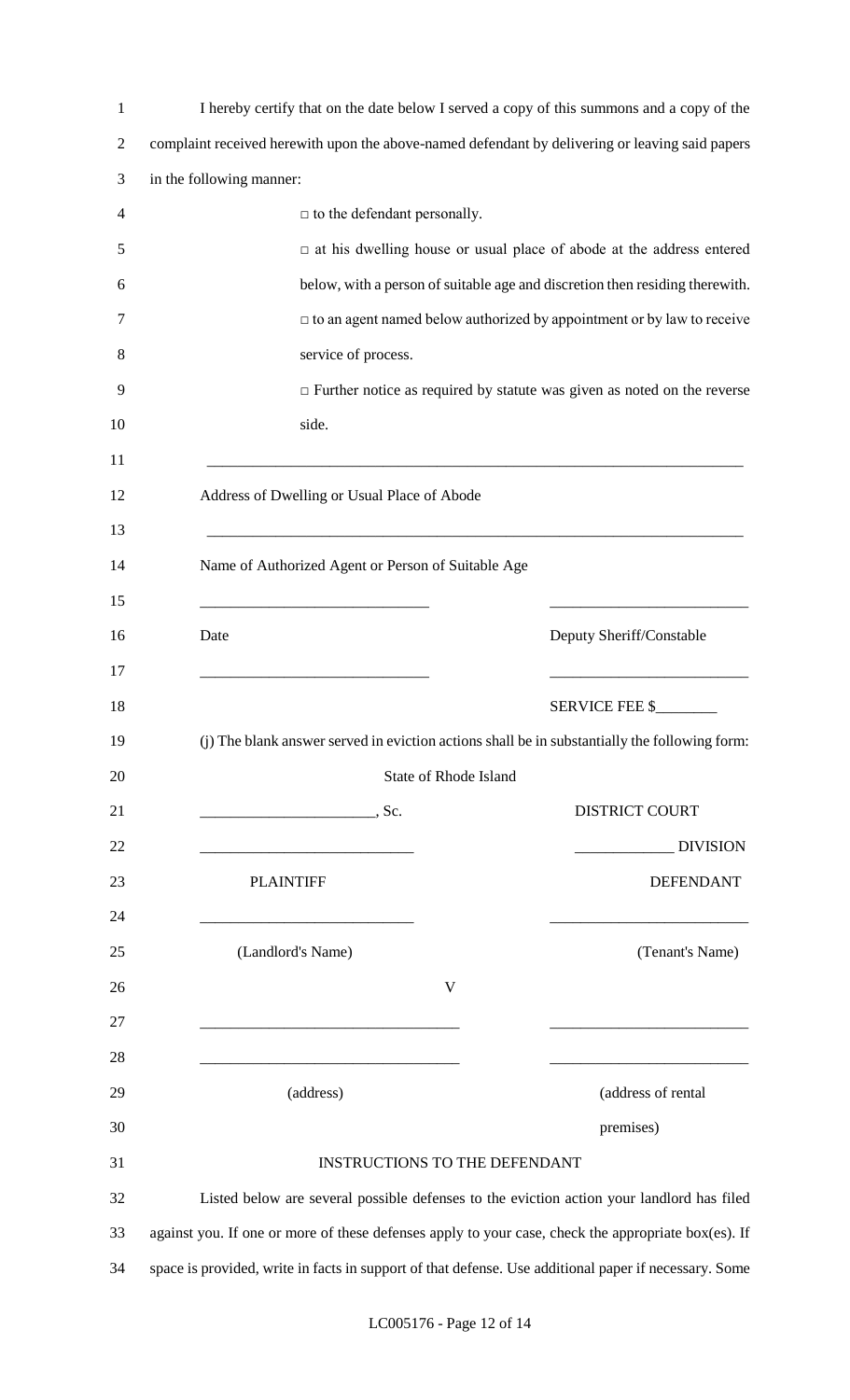| 1              | of these defenses are technical, and there may be others not listed here. You may consult a lawyer |  |  |
|----------------|----------------------------------------------------------------------------------------------------|--|--|
| $\overline{2}$ | and seek representation before filling out this Answer.                                            |  |  |
| 3              | <b>TENANT'S ANSWER</b>                                                                             |  |  |
| 4              | The complaint against me is untrue or fails to state the following facts:                          |  |  |
| 5              | I offered rent, but my landlord refused it. I am still able and willing to pay the rent.           |  |  |
| 6              | I have a defense for nonpayment because the landlord has failed to maintain the premises           |  |  |
| 7              | in a fit and habitable condition.                                                                  |  |  |
| 8              | My rent has not been paid, but I have a legally justifiable defense for not paying:                |  |  |
| 9              | I have a written lease which does not expire until:                                                |  |  |
| 10             | I have not received the required notice from the landlord before this complaint was served         |  |  |
| 11             | on me.                                                                                             |  |  |
| 12             | The landlord is trying to evict me because I have exercised my legal rights by calling code        |  |  |
| 13             | enforcement officials, or by taking the following protected action:                                |  |  |
| 14             | I have other defenses as follow:                                                                   |  |  |
| 15             | WHEREFORE: Because of the defense(s) indicated above, I ask the court to grant a                   |  |  |
| 16             | judgment in my favor and not order me to be evicted.                                               |  |  |
| 17             | <b>COUNTERCLAIM</b>                                                                                |  |  |
| 18             | Instructions: If you believe you are entitled to be awarded damages or money for any reason        |  |  |
| 19             | from your landlord, you may fill out the statement below:                                          |  |  |
| 20             | I hereby sue my landlord for the amount of \$                                                      |  |  |
| 21             | I believe I am entitled to receive an award of this amount because                                 |  |  |
| 22             | <u> 1989 - Johann Stoff, amerikansk politiker (d. 1989)</u>                                        |  |  |
| 23             |                                                                                                    |  |  |
| 24             | Signature of Defendant<br>Name of Defendant (or attorney)                                          |  |  |
| 25             |                                                                                                    |  |  |
| 26             | Address                                                                                            |  |  |
| 27             |                                                                                                    |  |  |
| 28             | Telephone number                                                                                   |  |  |
| 29             | <u> 1989 - Jan James James, margin eta idazleari (h. 1982).</u>                                    |  |  |
| 30             | SECTION 2. This act shall take effect on January 1, 2023.                                          |  |  |
|                |                                                                                                    |  |  |

======== LC005176  $\begin{minipage}{0.9\linewidth} \begin{tabular}{l} \hline \textbf{r} & \textbf{r} \\ \hline \textbf{r} & \textbf{r} \\ \hline \textbf{r} & \textbf{r} \\ \hline \textbf{r} & \textbf{r} \\ \hline \textbf{r} & \textbf{r} \\ \hline \textbf{r} & \textbf{r} \\ \hline \textbf{r} & \textbf{r} \\ \hline \textbf{r} & \textbf{r} \\ \hline \textbf{r} & \textbf{r} \\ \hline \textbf{r} & \textbf{r} \\ \hline \textbf{r} & \textbf{r} \\ \hline \textbf{r} & \text$